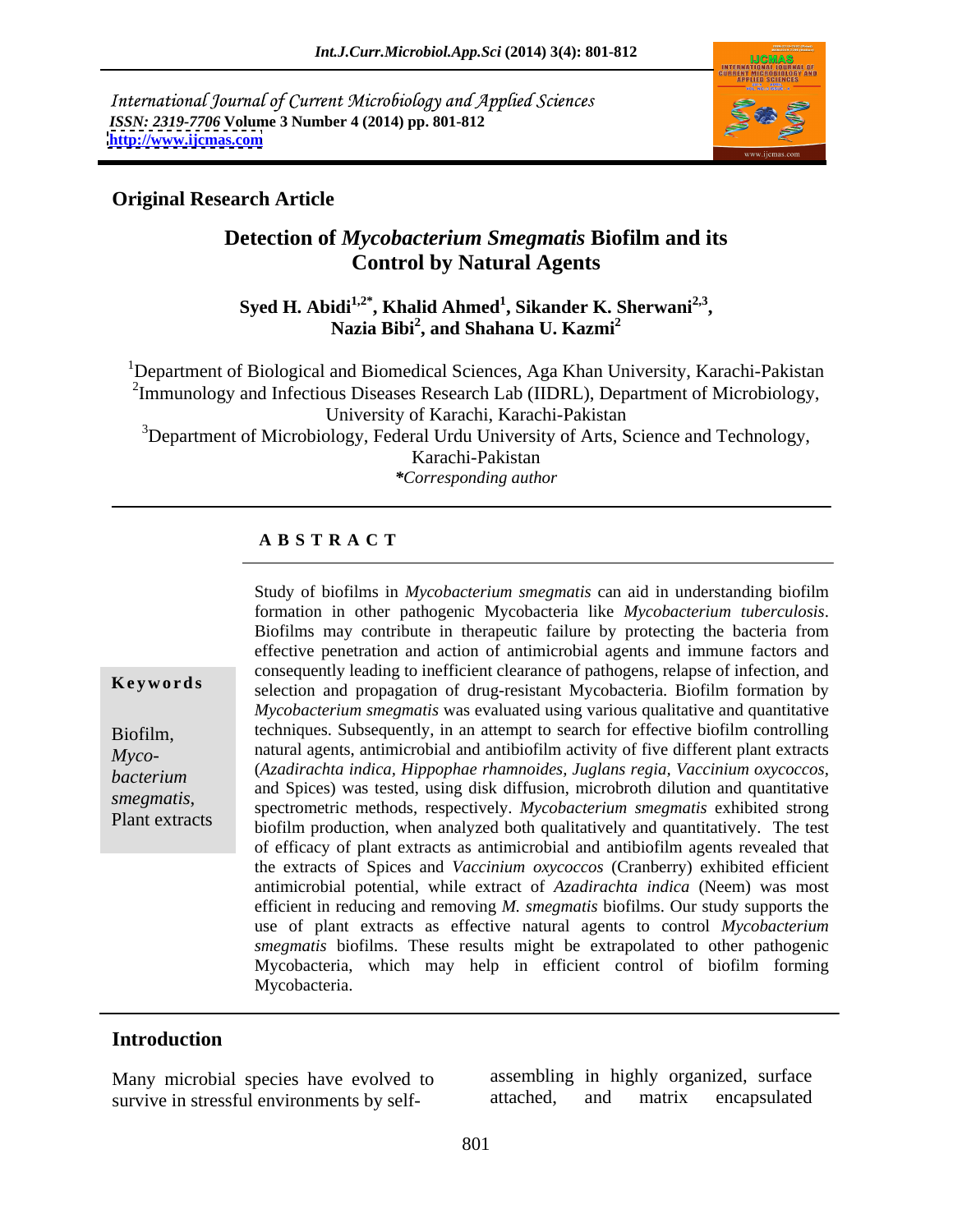structures called biofilms (Hall-Stoodley not completely eliminated from the body. and Stoodley 2005). Growth in In such scenarios, biofilms can cause communities appears to be a preferred failure of therapy because biofilm-forming survival strategy of microbes, and is communities are often drug-resistant and achieved through genetic components that hard to clear (Ojha, Baughn et al. 2008). regulate surface attachment, intercellular communications, and synthesis of fully described in *Mycobacterium* extracellular polymeric substances (EPS) *tuberculosis*; other Mycobacteria like, *M.*  (Kolter 1998; Henke and Bassler 2004). *avium, M. marinum,* and *M. smegmatis*, The tolerance to environmental stress is have been described as potent biofilm likely facilitated by EPS, and perhaps by producers (Shi, Fu et al. 2011). Therefore, the physiological adaptation of individual development of proper biofilm detection bacilli to heterogeneous techniques and identification of potent microenvironments within the complex biofilm controlling agents in Mycobacteria architecture of biofilms (Branda, Vik et al. models such as *M. smegmatis* holds a 2005). significant value in designing effective

*Mycobacterium smegmatis* with its short generation time and low biosafety requirements serves as an appropriate Several efficient qualitative and model to study Mycobacteria in general quantitative techniques have been *smegmatis* also share some of its virulence gene homologues with *Mycobacterium tuberculosis* (Reyrat and Kahn 2001; *smegmatis* might be helpful to understand Stewart 2000; Cserhati, Forgacs et al. different aspects of other highly virulent 2002). In the current study, both

Biofilm formation has been described as *smegmatis* biofilms. Additionally, an an important factor having significant immune cells, because it prevents their effective penetration (Ojha, Anand et al. 2005; Begun, Gaiani et al. 2007; Ojha, Trivelli et al. 2010). In cases like Mycobacterium Tuberculosis, successful treatment is a long task with viable chances of infection relapse, if pathogen is

hard to clear (Ojha, Baughn et al. 2008). Although biofilm formation has not been fully described in *Mycobacterium avium, M. marinum, and M. smegmatis,* have been described as potent biofilm biofilm control strategies against other Mycobacteria of clinical significance.

(Reyrat and Kahn 2001). *Mycobacterium*  described for rapid and efficient detection Gopalaswamy, Narayanan et al. 2008; for their anti-biofilm potential (Pitts, Altaf, Miller et al. 2010; Pacheco, Hsu et Hamilton et al. 2003), where, many of al. 2013). Therefore, the better these anti-biofilm agents reported are understanding of *Mycobacterium*  synthetic or of chemical origin (Chen and Mycobacteria. qualitative and quantitative techniques implications in pathogen virulence (Shi, technique was also employed to analyze Fu et al. 2011; Lebeaux, Chauhan et al. the potential of several plant extracts in 2013). Biofilms protect the pathogens simultaneously reducing *M. smegmatis* from inhibitory effect of antibiotics and biofilm formation and removing pre-Several efficient qualitative and quantitative techniques have been of biofilms (Merritt, Kadouri et al. 2005; Hannig, Follo et al. 2009), and simultaneous screening of different agents Stewart 2000; Cserhati, Forgacs et al. 2002). In the current study, both have been utilized for the detection of *M. smegmatis* biofilms. Additionally, efficient quantitative spectroscopic formed biofilms.

## **Materials and Methods**

### *Mycobacterium smegmatis* **culture**

The culture of *Mycobacterium smegmatis* was obtained from laboratory's culture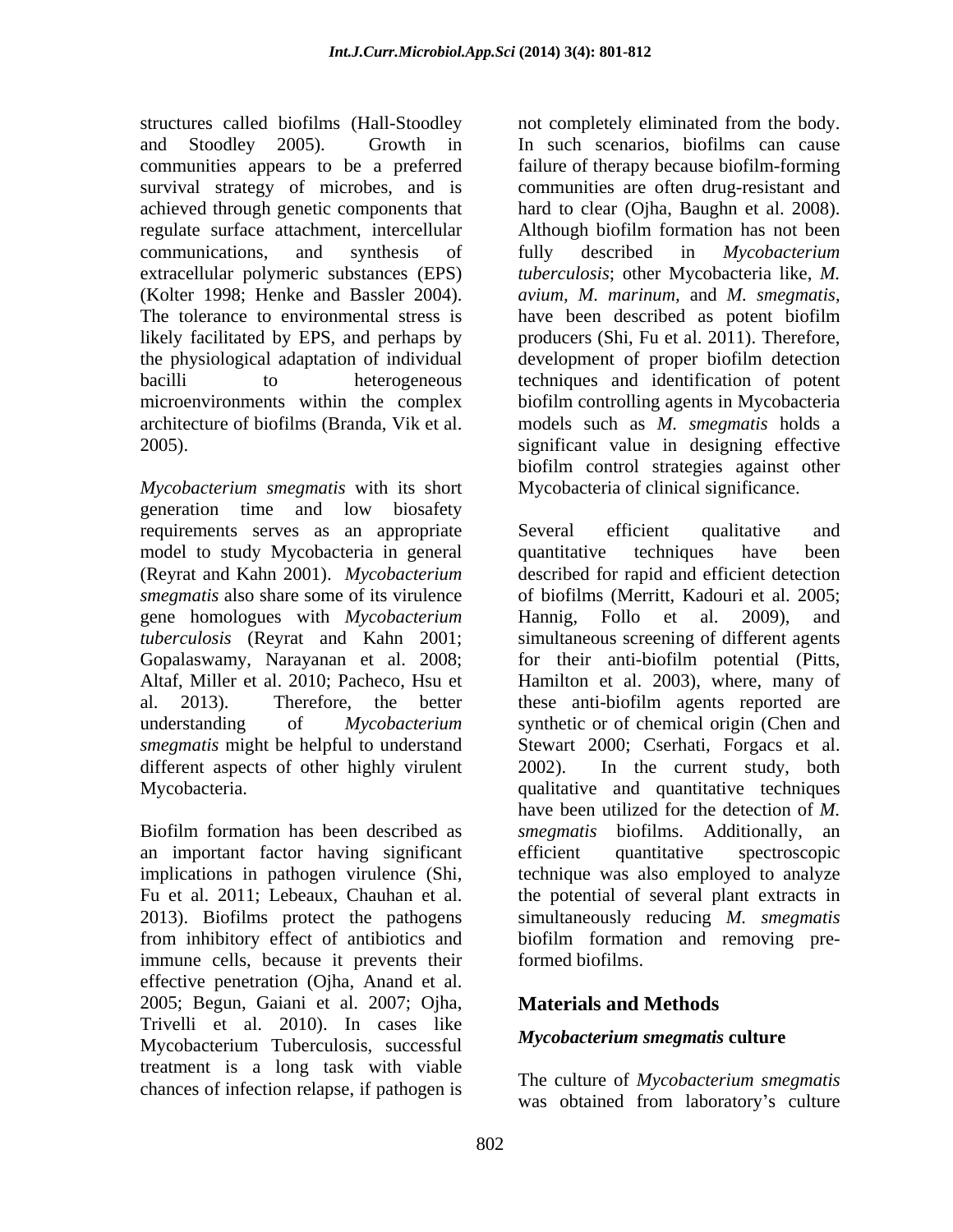bank and maintained on Trypton Soy Agar incubated for 24 hours at 37 °C. After (Sigma-Aldrich) plates at 37 °C. incubation, 2 ml of 20% glucose was

### **Evaluation of Biofilm Forming Potential**

by following methods: 1) Air Liquid was fixed using 5ml of 99% Methanol. Interface Assay, 2) Scanning Electron

The *Mycobacterium smegmatis* biofilm was microscopically visualized using Air liquid interface assay as described previously (Merritt, Kadouri et al. 2005; placed on a gold coater (SEM JEOL JFC-Abidi, Sherwani et al. 2013). Briefly, the culture of *Mycobacterium smegmatis* was 1:100 diluted in 3 ml Tryptone Soy Broth (TSB; Sigma-Aldrich). Subsequently, 300 l of each diluted culture was pipetted into each well of a 12-well, flat-bottom plates. The plates were covered with lid and incubate at 37°C for 48 hour, in a position that they were making a 45° angle to the surface of incubator. After incubation, the **Microtitre-plate method** cultures were aspirated, and the wells were gently washed twice by adding  $400 \mu l$  Mycobacterium smegmatis biofilm sterile TSB medium. After two washes, 200 µl of TSB medium was added to each analyzed using microtitre-plate method as well. The plate was laid flat on the stage of described previously (O'Toole, Pratt et al. an inverted microscope (Olympus, Japan) 1999; O'Toole, Kaplan et al. 2000; Merritt, and biofilm formation was visualized. The Kadouri et al. 2005). Briefly, pictures of the biofilm were taken using a *Mycobacterium smegmatis* culture was

The biofilm formation by Mycobacterium smegmatis was also visualized using Scanning electron microscopy. Briefly, treated, Sigma-Aldrich). Plates was Mycobacterium smegmatis culture was covered and incubated at 37°C for 48 inoculated in polystyrene tube containing 5 ml Tryptone Soy Broth (TSB) and

The biofilm formation potential of were decanted and the tube was washed *Mycobacterium smegmatis* was evaluated with PBS (pH 7) and air-dried. Dried tube Microscopy, and 3) Microtitre-plate stained with 5ml Crystal Violet (0.1%) for method. approximately 20 minutes. Afterwards, the **Air Liquid Interface Assay** with distilled water. The tube was then air incubation, 2 ml of 20% glucose was added to the culture tube and incubation was further carried out for 24 hours at 37  ${}^{\circ}$ C. Subsequently, the contents of the tube was fixed using 5ml of 99% Methanol. Methanol was discarded and the tube was stain was removed and tube was washed dried in an inverted position. Prior to electron microscopy, the tube was cut, with help of a sterile blade, into sections of about 2 mm. The stained sections were placed on a gold coater (SEM JEOL JFC- 1500 Quick auto sputter) and coated with the gold film up to 300 Armstrong. The sample was then placed in a sample chamber of the microscope (SEM JEOL JSM-6380A) and scanning was performed under different magnifications ranging from 1500x to 3000x, at a voltage of 15kV (Ganderton, Chawla et al. 1992).

## **Microtitre-plate method**

digital camera (Canon-A450, Malaysia). inoculated in 3–5 ml TSB and incubated **Scanning Electron Microscopy (SEM)** cultures were 1:100 diluted in the TSB, *Mycobacterium smegmatis* biofilm forming potential was quantitatively Kadouri et al. 2005). Briefly, for 24 hours at 37°C. After incubation, and 100 µl of each diluted culture was pipetted in each well of 96-well flat bottom microtitre plate (non-tissue culture treated, Sigma-Aldrich). Plates was covered and incubated at 37°C for 48 hours. After incubation, contents of the well were aspirated out and the wells were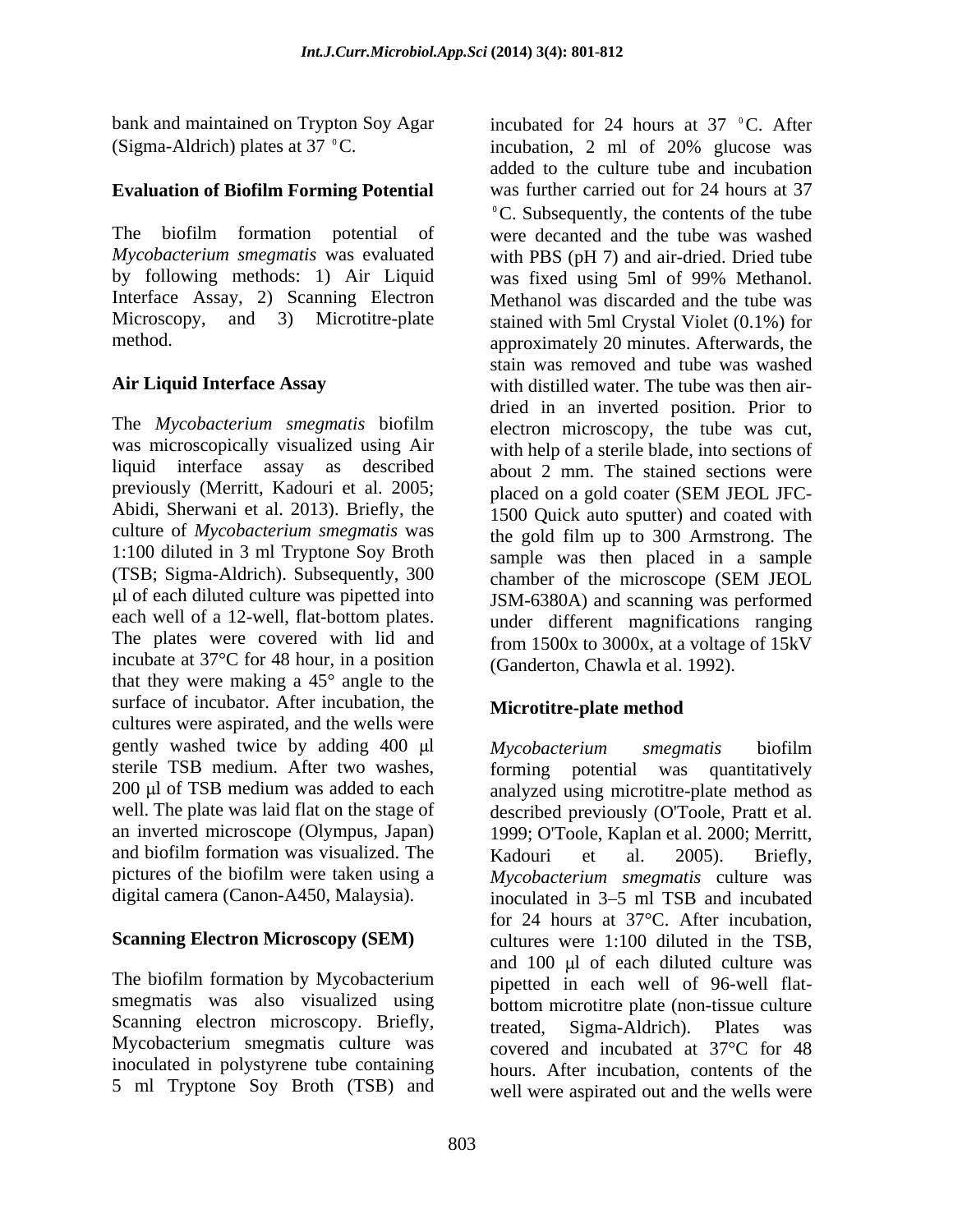washed thoroughly with PBS. stored at -20  $\degree$ C. In this study, maximum a Subsequently, the wells were stained for week old extracts were used, otherwise 10 min by adding 125 ul of 0.1% Crystal Violet  $(w/v)$  solution to each well. Cranberry extracts, 5 ml of pure Afterwards, the stain was removed and the concentrate was poured in 95 ml sterile plate was washed with clean tap water and left to air dry. Subsequently,  $200 \mu l$  of 95% Ethanol was added to each stained **Determination of antimicrobial** well and plates were incubated for 10 to 15 min at room temperature. Contents of each well were mixed by pipetting, and then 125 µl of the Crystal Violet/Ethanol extracts against *Mycobacterium smegmatis* solution was transferred from each well to culture was examined by Disk Diffusion a separate well of an optically clear flat- method (Binutu and Lajubutu 1994). bottom 96-well plate. Optical densities Briefly, *Mycobacterium smegmatis* culture (OD) of each of these 125- l samples were was inoculated in 5ml Mueller-Hilton measured at 630 nm using Broth at incubated at 37 °C for two hours. spectrophotometer (Starfax 2100, After the incubation, microbial lawn was Awareness Technology Inc). Experiment

Antimicrobial activity of several plant extracts has been well documented against many pathogens (Mahesh and Satish 2008; phibition Das, Tiwari et al. 2010; Bibi, Nisa et al. 2011). In this study, we evaluated the **Determination of Minimum inhibitory** antimicrobial and antibiofilm activity of five different plants extracts against *Mycobacterium smegmatis* (Table 1).

#### **Preparation of aqueous plant extracts**

The 5% aqueous extracts of plants (Table 1), were used in the study. Briefly, 2.5 g dried leaves/bark/powder were soaked into 50 ml autoclaved distilled water and boiled for three minutes for three times with two minutes interval between each boiling time. Subsequently, the extract or supernatant was collected in a separate 50ml tube and centrifuged for 15 minutes at 5000 rpm. The clear supernatant obtained was collected and filter sterilized using 0.2 um filter (Micropore filters), and

fresh extracts were prepared. For distilled water to yield 5 % solution.

## **Determination of antimicrobial potential of plant extracts**

was performed in duplicate.<br>the Mueller-Hilton Agar plates. Disks **Antimicrobial and Antibiofilm activity of Plant extracts** were incubated at 37 °C for 24-48 hours. The antimicrobial potential of plant prepared by pouring 100 µl of culture on soaked with 30 ul of plant extracts (Table 1) were placed onto the lawn and plates Antimicrobial potential of the plant extracts were evaluated on the basis of appearance and size of the zone of inhibition.

## **Determination of Minimum inhibitory concentration (MIC) of plant extracts**

Minimum inhibitory concentration (MIC) of the plant extracts were determined by Micro Broth Dilution method using 96 well microtitre plate (Aboaba, Smith et al. 2006). Briefly, *Mycobacterium smegmatis* culture was inoculated in 5ml Mueller- Hilton Broth at incubated at  $37 \degree$ C for two hours. Simultaneously, 1 mg/ml stock solutions of plant extracts (Table 1) were prepared in sterile distilled water, and two fold serial dilutions of plant extracts were made in 100 µl Mueller-Hilton broth to achieve a final concentration of 4 µg/ml in the last well. Subsequently,  $10 \mu$  of two hour old culture was added to each well.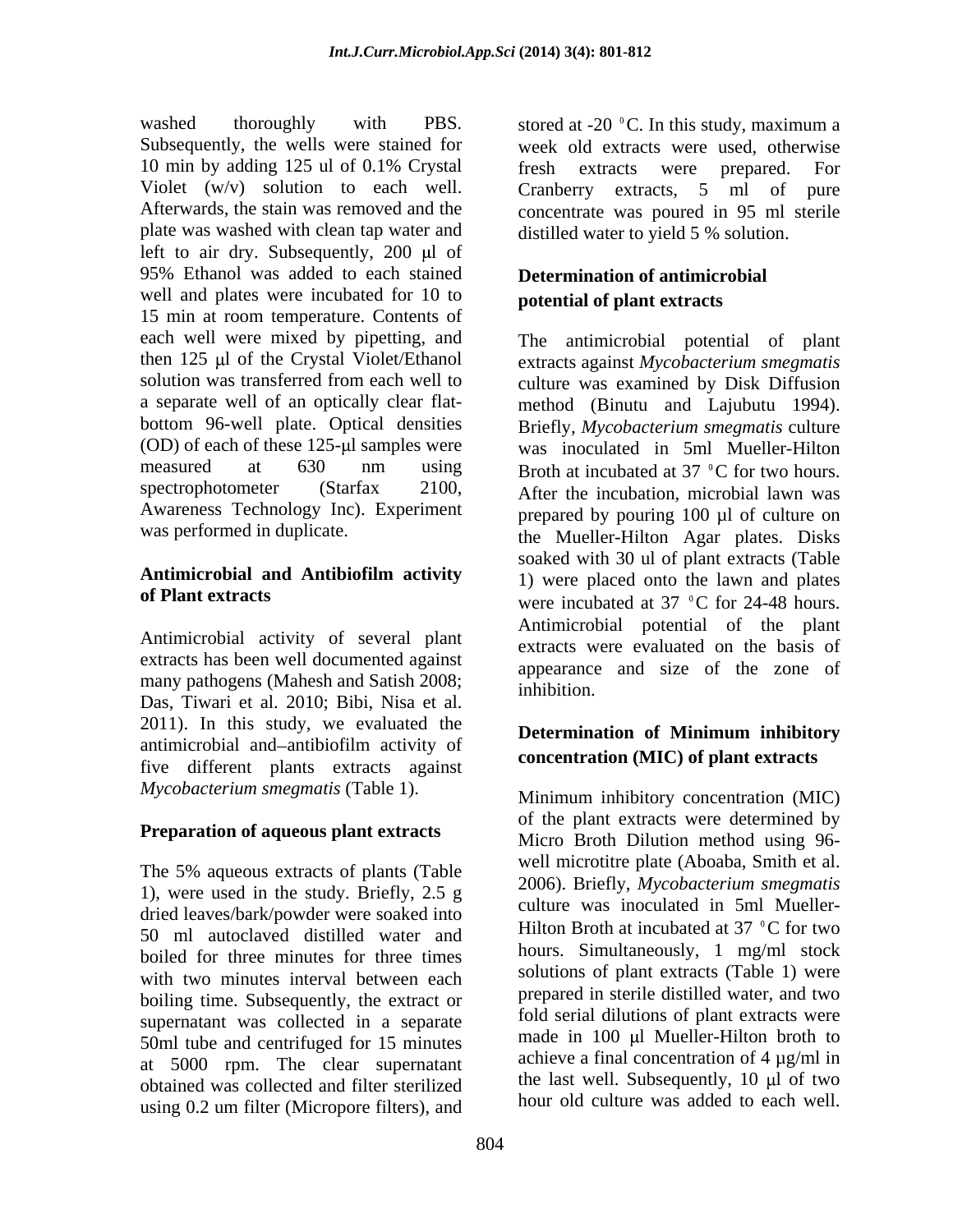One well served as a medium control concentration of the well that exhibited no visible bacterial growth.

# *Mycobacterium smegmatis* **Biofilms**

A quantitative spectrophotometric method, waste tray by vigorous shaking. as described by Pitts, et al., (Pitts, Subsequently, for biofilm staining, 125 ul<br>Hamilton et al. 2003) was used with of 0.1% crystal violet solution was added Hamilton et al. 2003), was used, with modification, to measure the biofilm disinfection and removal efficacy of the plant extracts. This method allows a rapid detection of concentration-dependent antibiofilm activity of various agents (Pitts, Hamilton et al. 2003). The experiment was experiment, biofilm reduction potential of the plant extracts was evaluated. Briefly, *Mycobacterium smegmatis* culture was inoculated in 5-ml TSB and grown to stationary phase. The culture was diluted 1:100 in the Tryptone Soy Broth (TSB) and  $100 \mu l$  of diluted culture was pipette in 12 different wells i.e. two wells for plant repeated pipetting, and then 125 µl extracts one for blank (B) and one for crystal violet-ethanol solution extracts, one for blank (B) and one for crystal violet-ethanol solution was control (C), in a fresh 96-well, non-tissue culture treated microtiter plate. Hundred for antibiofilm potential  $-$  was inoculated in each well; and plate was covered and incubated at 37 °C for 24 hours.<br>Measurement of anti-biofilm efficacy

In the second experiment, potential of plant extracts to remove pre-formed biofilm was evaluated. Briefly, microtitre plate was inoculated as mentioned above,<br> **Percentage Reduction/Removal =**  $[(C-B)$ and incubated at 37 °C for 24 hours. After  $(T-B)/(C-B)$ <sup>\*</sup>100% incubation, plates were washed with sterile water to remove planktonic cells and 200 l of each plant extract was inoculated in each well. Plates were then incubated for a

while other served as culture control. The After incubation, four small trays were set plates were incubated for 24 hours at 37 up in a series, and 1 to 2 inches of C. The MIC was considered as the lowest autoclaved tap water was added to the last **Reduction and Removal of** the plates over the waste tray. Wells were modification, to measure the biofilm to each well and incubated for 10 min at performed in two ways. In first Subsequently, the plates were inverted and microliter of each extract – to be evaluated 96-well plate. Optical densities (OD) of three, while first tray served as waste. Planktonic bacteria were removed from the microtiter plates by vigorously shaking washed, by submerging the plates in the first water tray and then emptied over waste tray by vigorous shaking. Subsequently, for biofilm staining, 125 ul of 0.1% crystal violet solution was added to each well and incubated for 10 min at room temperature. Following incubation, the stain was emptied over the waste tray and plates were washed consecutively in each of the next two water trays with vigorous shaking to remove all liquid. vigorously tapped on paper towels to remove all the contents and left to air dry. Finally, the dye was solubilized by adding  $200$  µl of  $95%$  ethanol to plate, and incubating the plate for 10 to 15 min at room temperature. In the next step, contents of each well were mixed by repeated pipetting, and then 125 µ of the crystal violet-ethanol solution was transferred from each well to a separate well of a new optically clear flat-bottom each of these  $125-\mu l$  samples were measured at a wavelength 630 nm.

> Measurement of anti-biofilm efficacy called Percentage Reduction/Removal was calculated from blank, control and test OD, using equation:

# **Percentage Reduction/Removal <sup>=</sup> [(***C-B***) - (***T-B***) / (***C-B***)]\*100%**

period of 1.5 hour.<br>absorbance of test (biofilm and treatment) Where  $B =$  absorbance of blank (no biofilm, no treatment),  $C =$  absorbance of control (biofilm, no treatment) and  $T =$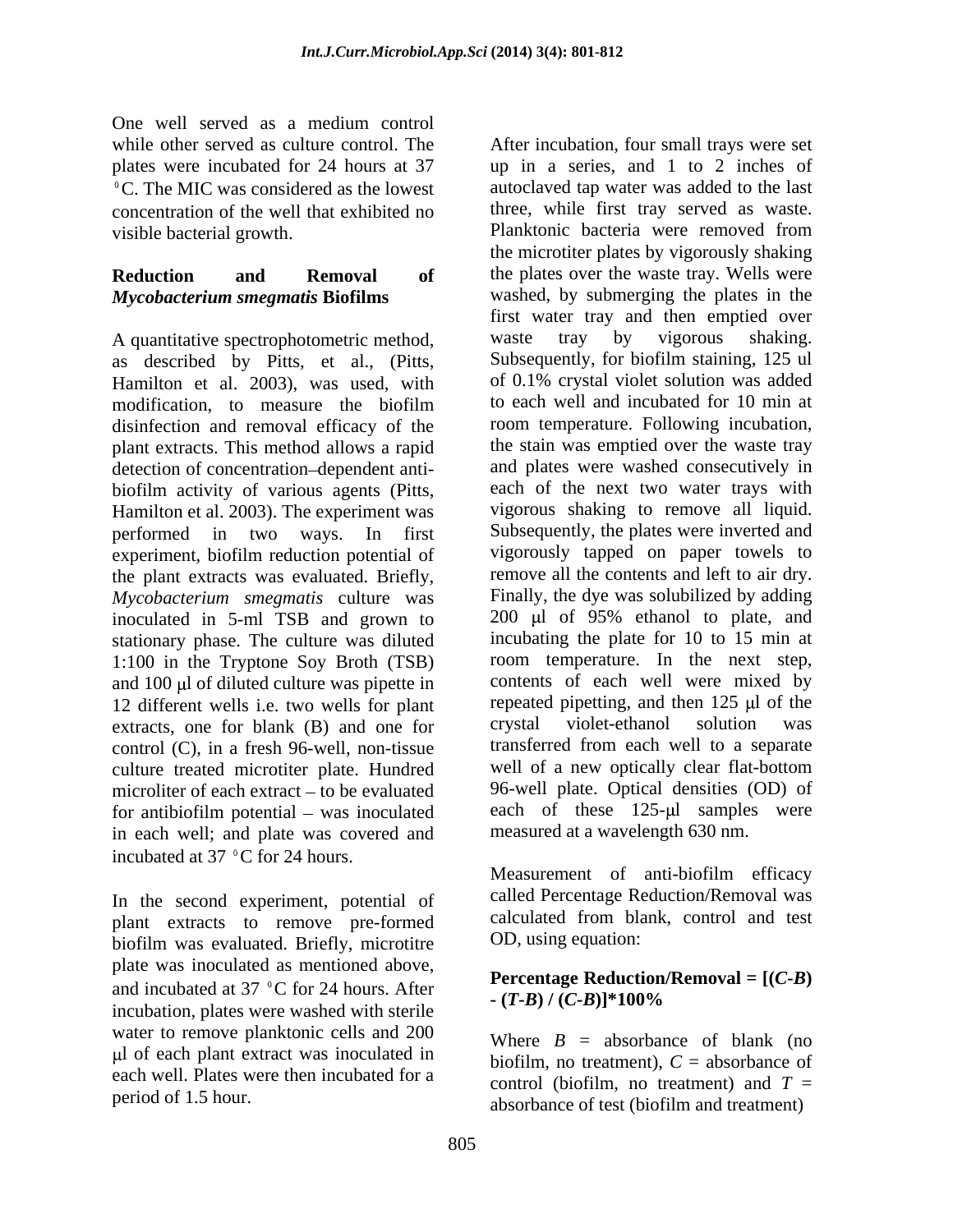### **Results and Discussion**

#### **Qualitative and quantitative analysis of** *Mycobacterium smegmatis* **biofilm**

Scanning Electron Microscopy (SEM) was (biofilm) formation and strong aggregation by the *Mycobacterium smegmatis* was observed (Figure 1). Similarly, scanning electron microscopy revealed that the *oxycoccos* exhibited significant biofilm *Mycobacterium smegmatis* exhibits strong<br>removal potential, which was 32%, 13% cellular aggregation and dense matt (biofilm) formation, as evident at 1500x (Figure 2a) and 3700x magnification

The quantitative biofilm analysis also revealed *Mycobacterium smegmatis* isolate

# **against** *Mycobacterium smegmatis* **by** studies that *M smegmatis* has a strong

In our study, antimicrobial potential of 5 different plant extracts (Table 1) was *smegmatis*. The results revealed that *oxycoccos*, with zones of inhibition of 12mm, respectively, were found to be *smegmatis* (Table 2). Minimum inhibitory concentration (MIC) values of Spices and *Vaccinium oxycoccos* were 500 ug/ml and 1000 ug/ml, respectively (Table 2). The extracts of *Juglans regia, Hippophae rhamnoides* and *Azadirachta indica* exhibited no antimicrobial activity against *Mycobacterium* species such as *M. phlei*<br>*Mycobacterium smegmatis* (Table 2). and *M kansasii* (Bonkat, Bachmann et al.

# **potential of plant extracts**

In this study, biofilm reduction and<br>In our study, Air-liquid assay and removal potential of five different plant used to qualitatively analyze the biofilm  $A_{zadirachta}$  indica Vaccinium opycoccos formation by *Mycobacterium smegmatis*.<br>In the Air-liquid assay, dense matt reduction potential which was 173% 28% (Figure 2b). and employed a quantitative spectroscopic as the dominant biofilm former with an biofilm formation and removing pre-OD630 of 0.79. formed biofilms. The results identified **Antimicrobial activity of plant extracts** biofilm former, which supports earlier **Onalitative and quantitative analysis of <b>Botherin Removal**<br> **Mycobacterium smegmatics bubilin Removal** and **E** and **E** and **E** and **E** and **E** and **E** and **E** and **E** and **E** and **E** and **E** and **E** and **E** and **E** a In this study, biofilm reduction and removal potential of five different plant extracts were evaluated. The extracts of *Azadirachta indica, Vaccinium oxycoccos* and Spices displayed substantial biofilm reduction potential, which was 173%, 28% and 26%, respectively (Figure 3a). Similarly, extracts of *Azadirachta indica, Hippophae rhamnoides,* and *Vaccinium oxycoccos* exhibited significant biofilm removal potential, which was 32%, 13% and 12%, respectively (Figure 3b). In our study, we evaluated biofilm forming potential of *Mycobacterium smegmatis* technique to analyze the antibiofilm potential of several plant extracts in simultaneously reducing *M. smegmatis* biofilm formation and removing pre-*Mycobacterium smegmatis* as a dominant studies that *M smegmatis* has a strong propensity to form biofilms (Ojha, Anand et al. 2005; Shi, Fu et al. 2011).

evaluated against *Mycobacterium Mycobacterium smegmatis* has been extracts of Spices and *Vaccinium* peritoneal dialysis-related peritonitis and effective against *Mycobacterium*  biofilm forming potential of the organism implicated as a causative agent of venous catheter-associated bacteremia, which has been partly attributed to the Tsay et al. 2009; Jiang, Senanayake et al. 2011). It has also been used as a model to study *Mycobacterium tuberculosis,* because it has been shown to have the fastest growth rate of biofilm formation compared with other *Mycobacterium* species such as *M. phlei* and *M kansasii* (Bonkat, Bachmann et al. 2012).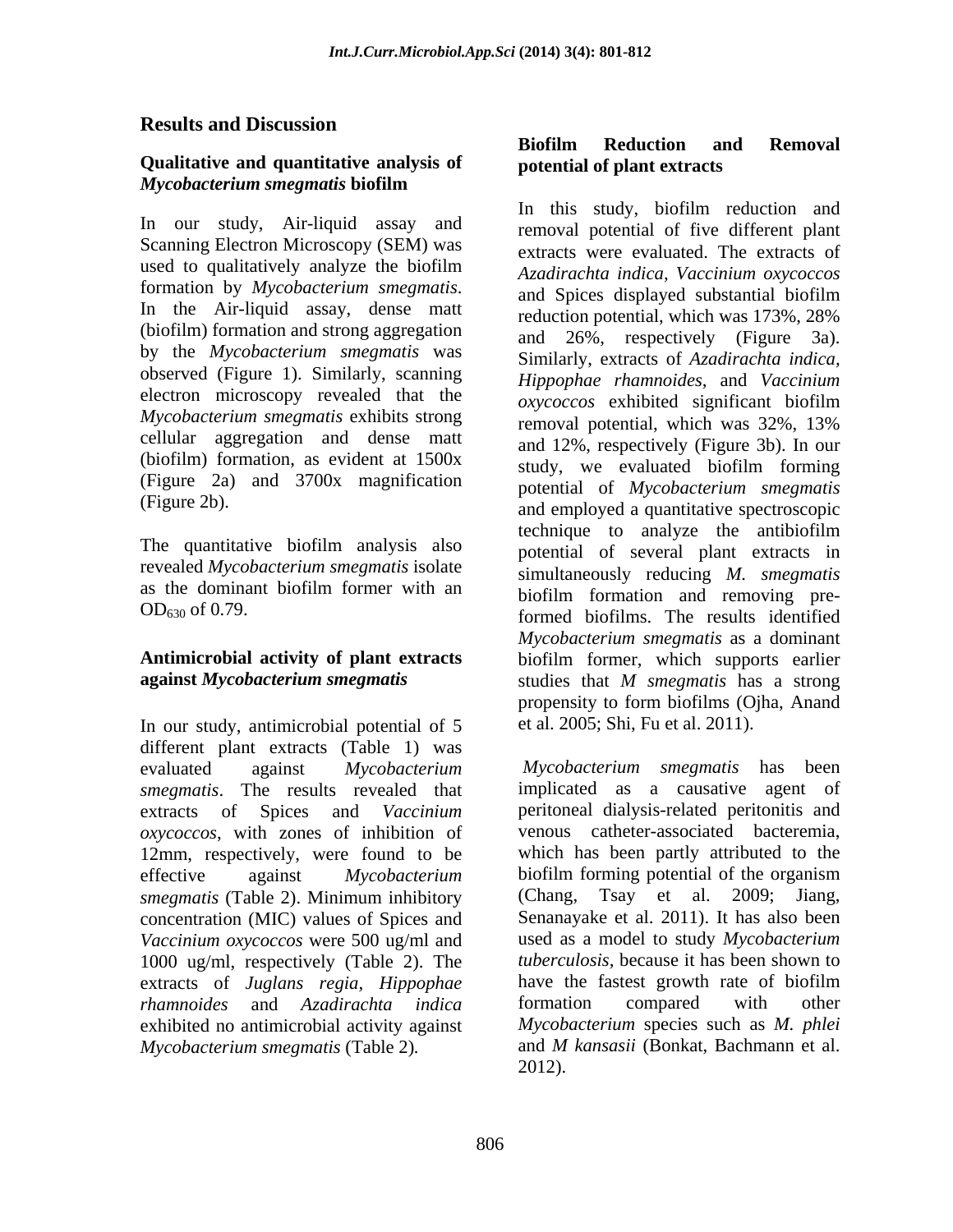| <b>Botanical Name</b>  | <b>Local</b><br>Name | Part used            | Extract             | <b>Concentration</b>            |
|------------------------|----------------------|----------------------|---------------------|---------------------------------|
| Azadirachta indica     | Neem                 | <b>Fresh Leaves</b>  | Aqueous             |                                 |
| $Hippophae$ rhamnoides | Sea<br>buckthorn     | <b>Dried Berries</b> | Aqueous             | $\frac{6}{10}$<br>$\sim$ $\sim$ |
| Juglans regia          | Dandasa              | Dried Bark           | Aqueous             | 5 %                             |
| Vaccinium oxycoccos    | Cranberry            | Juice                | Pure<br>concentrate | , 9 <sub>0</sub>                |
|                        | Culinary<br>Spices   | Grounded powder      | Aqueous             | 5 %                             |

#### **Table.1** List of plant extracts tested for reducing and removing *Mycobacterium smegmatis* biofilms

**Table.2** Antimicrobial activity of five different plants extracts: The table shows antimicrobial activity of plants extracts measured in terms of zone of inhibition (mm) and Minimum Inhibitory concentration (MIC).

| <b>Plant Extracts</b> | <b>Zone of Inhibition (mm)</b> | <b>Minimum Inhibitory</b><br>Concentration (µg/ml) |
|-----------------------|--------------------------------|----------------------------------------------------|
| <i>Spices</i>         |                                | 1000                                               |
| Vaccinium oxycoccos   |                                | 500                                                |
| Juglans regia         |                                | NI.                                                |
| Hippophae rhamnoides  |                                | NI.                                                |
| Azadirachta indica    |                                | NI                                                 |

**Figure.1** Qualitative analysis of biofilm formation by *Mycobacterium smegmatis*: Biofilm formation by *Mycobacterium smegmatis* as observed under inverted microscope using Airliquid interface assay. Dense matt formation and microbial aggregation is clearly evident in the wells.

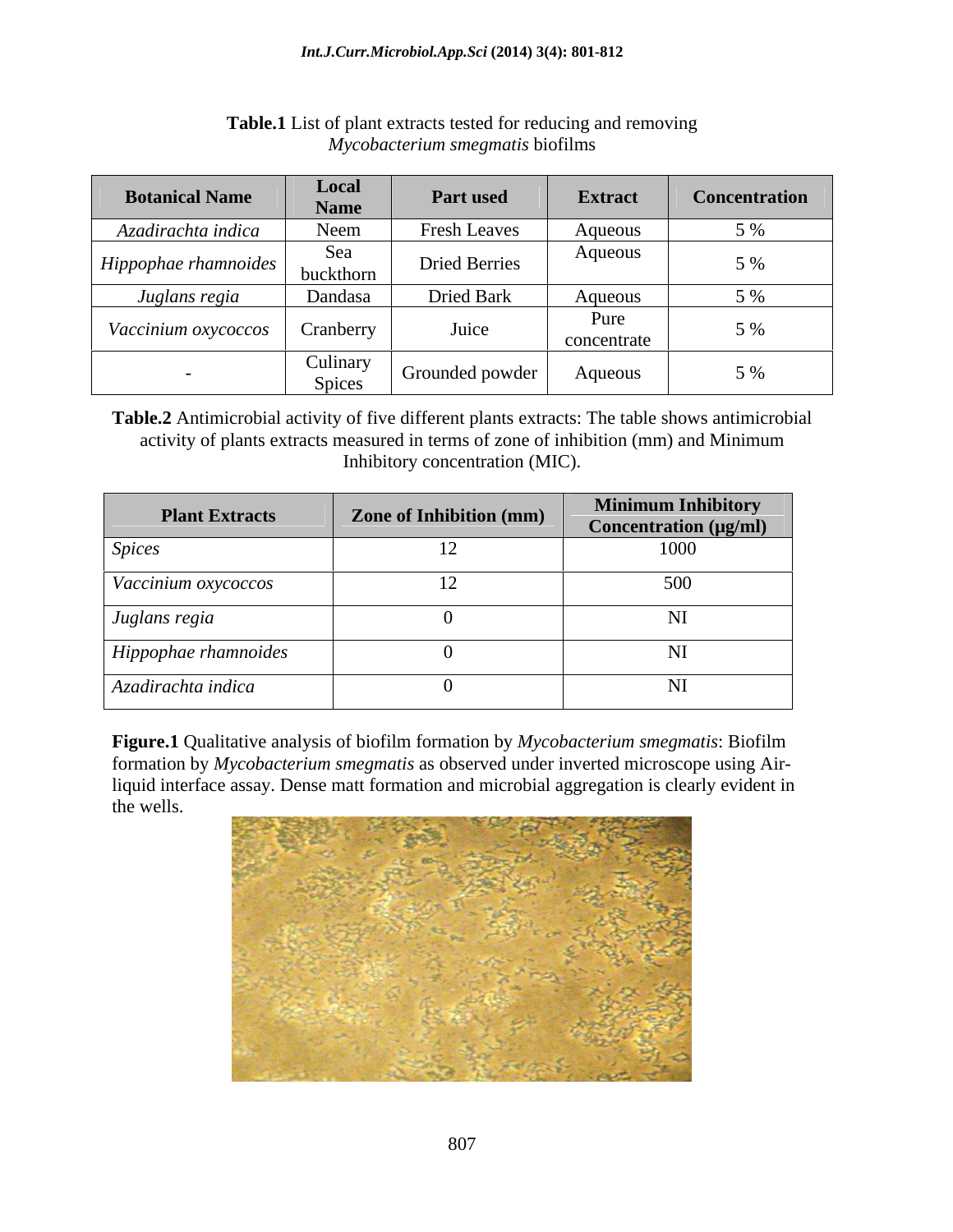**Figure.2** Scanning electron microscopic analysis of biofilm formation by *Mycobacterium smegmatis*: Dense matt formation and microbial aggregation is clearly evident at A) 1500x, and B) 3,700x magnification.

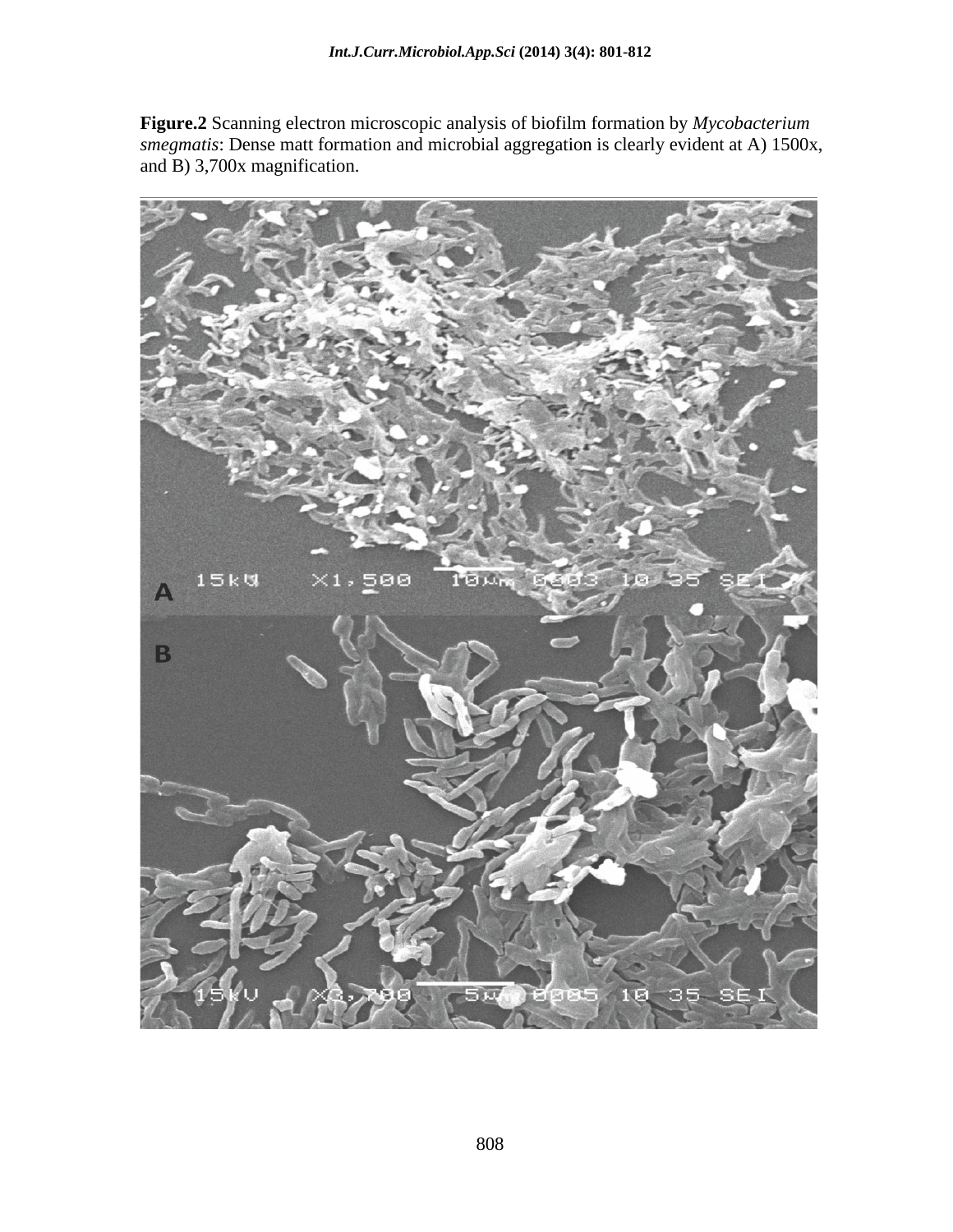**Figure.3** Potential of various plant extracts to reduce and remove *Mycobacterium smegmatis* biofilms: Graph showing A) percent reduction in biofilm formation, and B) percent removal of pre-formed biofilms. Error bars represent standard error of mean.



**Figure 3a:**

#### **Plant extracts used**

polystyrene wells as has been described by Ojha, *et al.*, [6], which gives a rough Microscopy, which gives an ultraestimation of biofilm forming potential of magnified visualization of different the pathogen (Merritt, Kadouri et al. 2005). *M. smegmatis* appeared to biofilm formation (Hannig, Follo et al. effectively adhere to plate wells and form

Air-liquid interface was performed in biofilms. This observation was further confirmed by Scanning Electron Microscopy, which gives an ultra magnified visualization of different patterns of microbial adherence and 2009).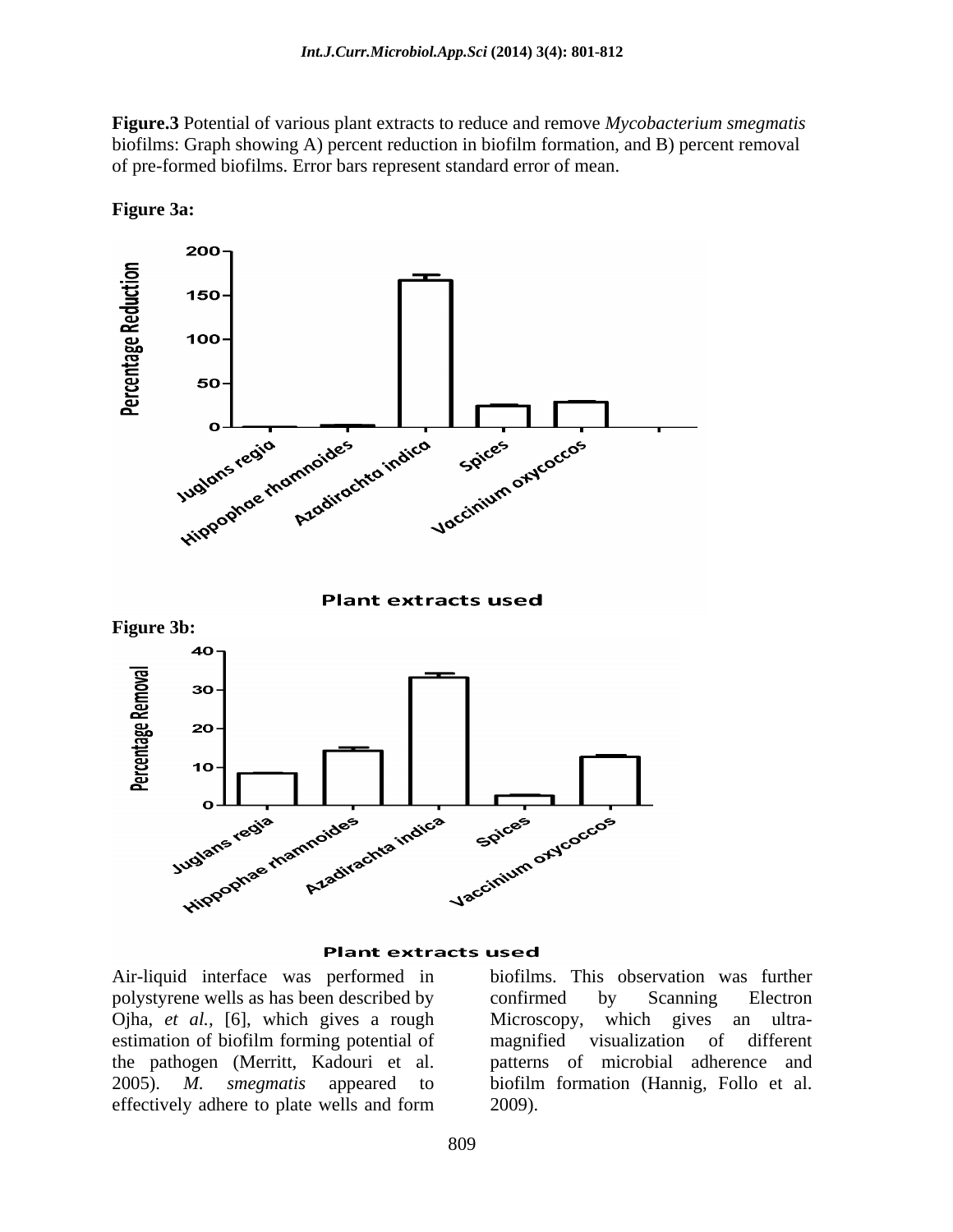In the next stage, we tested several plant extracts for their anti-biofilm potential (Cowan 1999). The biofilm removal or (Table 1 and 2). The inhibitory potential reduction potential of the plant extracts was tested against both biofilm can be through the mechanisms mentioned disinfection/reduction and biofilm thereof, which are attributed to their removal, by using a quantitative microtitre constituent active compounds. These plate technique employing crystal violet plants can be studies for the identification dye as biomass indicator (Pitts, Hamilton et al. 2003; Silva, Pires et al. 2012). This technique is a sensitive and rapid method to determine concentration-dependent corroborated earlier studies that *M.*  efficacy of different test agents. Our *smegmatis* forms peculiar biofilms which results indicated several of the plant can be used to further our understanding of extracts were effective in both reducing biofilm formation in of *Mycobacterium*  biofilm formation and removing pre-*tuberculosis* and devising effective control formed biofilms with 36% to 56% biofilm reduction and 34% to 35% biofilm

The extracts of *Azadirachta indica (*Neem*), Vaccinium oxycoccos* (Cranberry*), Hippophae rhamnoides* (Sea buckthorn) and Spices displayed a substantial anti-biofilm potential. All consumables were obtained from *Vaccinium oxycoccos* extracts have been known to contain fructose and other polymeric compounds as active agents (Ofek, Goldhar et al. 1991). These active compounds have the potential to inhibit adhesins and prevent matrix formation. Abidi, S. H., S. K. Sherwani, et al. (2013). Spices - mixture of different plants - have "Drug resistance profile and biofilm" Terpenoids as active compound, which has an active ability to disrupt cellular membranes (Cowan 1999). *Azadirachta indica* contains more than 140 active compounds which are grouped into Aboaba, O.O., S. I. Smith, et al. (2006). isoprenoids and nonisoprenoids "Antibacterial Effect of Edible Plant (Subapriya and Nagini 2005). The Extract on Escherichia coli 0157:H7." terpenoids and essential oils possessed by the *Azadirachta indica* aqueous extracts can actively disrupt cellular membranes Altaf, M., C. H. Miller, et al. (2010). (Cowan 1999). Flavonoids are present as Tevaluation of the Mycobacterium active agents in *Hippophae rhamnoides* extracts (Teng, Lu et al. 2006), which discovery of Mycobacterium forms complexes with cell wall and inhibits enzyme activity. They also binds

to adhesins and inhibit matrix formation (Cowan 1999). The biofilm removal or thereof, which are attributed to their constituent active compounds. of the active anti-biofilm compounds.

removal. and proved their anti-biofilm potential, In conclusion, we have shown and measures*.* Furthermore, we have tested easily available traditional plant extracts which can be tapped by identifying active antibiofilm agents.

### **Acknowledgement**

All consumables were obtained from Immunology and Infectious Diseases Research Laboratory.

# **References**

- Abidi, S. H., S. K. Sherwani, et al. (2013). "Drug resistance profile and biofilm forming potential of Pseudomonas Aeruginosa isolated from contact lenses in karachi-Pakistan." BMC Ophthalmol 13(1): 57.
- Aboaba, O. O., S. I. Smith, et al. (2006). "Antibacterial Effect of Edible Plant Pakistan Journal of Nutrition 5(4): 325-327.
- "Evaluation of the Mycobacterium smegmatis and BCG models for the discovery of Mycobacterium tuberculosis inhibitors." Tuberculosis 90(6): 333-337.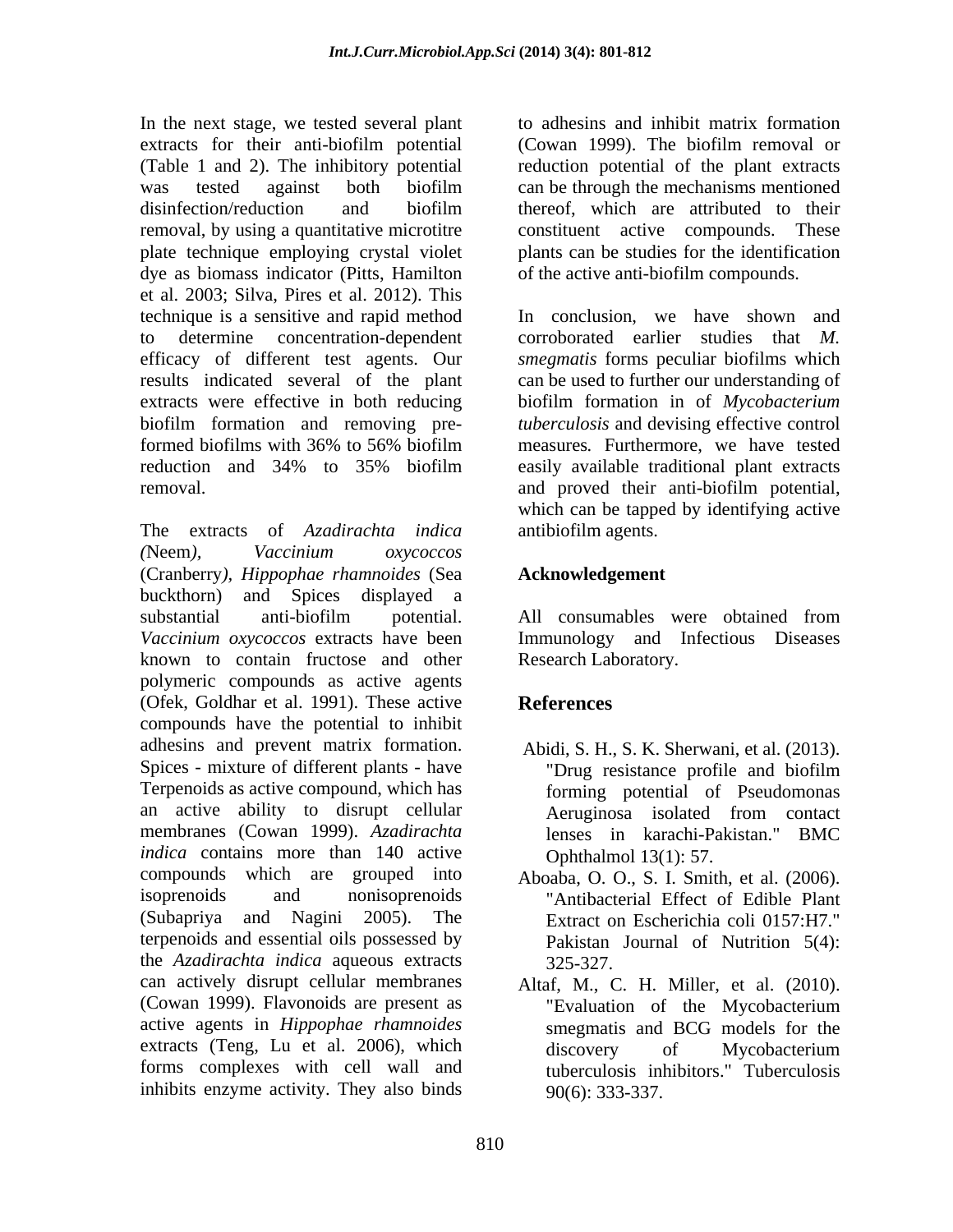- Begun, J., J. M. Gaiani, et al. (2007). "Staphylococcal biofilm
- 
- Binutu, O. A. and B. A. Lajubutu (1994). "Antimicrobial potentials of some family." Afr J Med Med Sci 23(3):
- Bonkat, G., A. Bachmann, et al. (2012). "Biofilm formation and dispersal and "Growth of mycobacteria in urine the transmission of human pathogens." determined by isothermal Trends Microbiol 13(1): 7-10.
- Branda, S. S., S. Vik, et al. (2005). Henke, J. M. and B. L. Bassler (2004).
- mycobacteria at a medical center in
- Chen, X. and P. S. Stewart (2000). treatments." Water Research 34(17):
- Cowan, M. M. (1999). "Plant products as
- Cserhati, T., E. Forgacs, et al. (2002). Plant and Human Pathogens." World "Biological activity and environmental Journal of Agricultural Sciences 4(S): impact of anionic surfactants." Environ
- Das, K., R. K. S. Tiwari, et al. (2010). "Techniques for evaluation of medicinal plant products as Chapter 1: Unit 1B 1.

Medicinal Plants Research 4(2): 104- 111.

- exopolysaccharide protects against Ganderton, L., J. Chawla, et al. (1992). Caenorhabditis elegans immune "Scanning electron microscopy of defenses." PLoS pathogens 3(4): e57. bacterial biofilms on indwelling Bibi, Y., S. Nisa, et al. (2011). bladder catheters." Eur J Clin "Antibacterial activity of some Microbiol Infect Dis 11(9): 789-796. bacterial biofilms on indwelling bladder catheters." Eur J Clin Microbiol Infect Dis 11(9): 789-796.
	- selected medicinal plants of Pakistan." Gopalaswamy, R., S. Narayanan, et al. BMC Complement Altern Med 11:52. (2008). "Mycobacterium smegmatis plant species of the Bignoniaceae brotein kinase PknF." FEMS (2008). "Mycobacterium smegmatis biofilm formation and sliding motility are affected by the serine/threonine protein kinase PknF." FEMS Microbiol Lett 278(1): 121-127.
	- 269-273. Hall-Stoodley, L. and P. Stoodley (2005). Hall-Stoodley, L. and P. Stoodley (2005). "Biofilm formation and dispersal and the transmission of human pathogens."
	- microcalorimetry: implications for Hannig, C., M. Follo, et al. (2009). urogenital tuberculosis and other "Visualization of adherent micro mycobacterial infections." Urology organisms using different techniques." 80(5): 1163 e1169-1112. J Med Microbiol 59(Pt 1): 1-7.
	- "Biofilms: the matrix revisited." "Bacterial social engagements." Trends Microbiol 13(1): 20-26. Trends Cell Biol 14(11): 648-656. "Bacterial social engagements."
- Chang, C. Y., R. W. Tsay, et al. (2009). Jiang, S. H., S. Senanayake, et al. (2011).<br>"Venous catheter-associated "Peritoneal dialysis-related peritonitis bacteremia caused by rapidly growing the due to Mycobacterium smegmatis." "Peritoneal dialysis-related peritonitis due to Mycobacterium smegmatis." Perit Dial Int 31(2): 215-216.
	- central Taiwan." J Microbiol Immunol Kolter, R. L., R. (1998). "One for all and Infect 42(4): 343-350. all for one." Science 280: 226-227.
	- "Biofilm removal caused by chemical 4229 4233. Pathogens 2(2): 288-356. Lebeaux, D., A. Chauhan, et al. (2013). "From in vitro to in vivo Models of Bacterial Biofilm-Related Infections."
	- antimicrobial agents." Clin Microbiol "Antimicrobial Activity of Some Rev 12(4): 564-582. Important Medicinal Plant Against Mahesh, B. and S. Satish (2008). Plant and Human Pathogens." World Journal of Agricultural Sciences 4(S): 839-843.
	- Int 28(5): 337-348. Merritt, J. H., D. E. Kadouri, et al. (2005). "Growing and analyzing static biofilms." Curr Protoc Microbiol Chapter 1: Unit 1B 1.
	- antimicrobial agent: Current methods and future trends." Journal of O'Toole, G., H. B. Kaplan, et al. (2000). "Biofilm formation as microbial